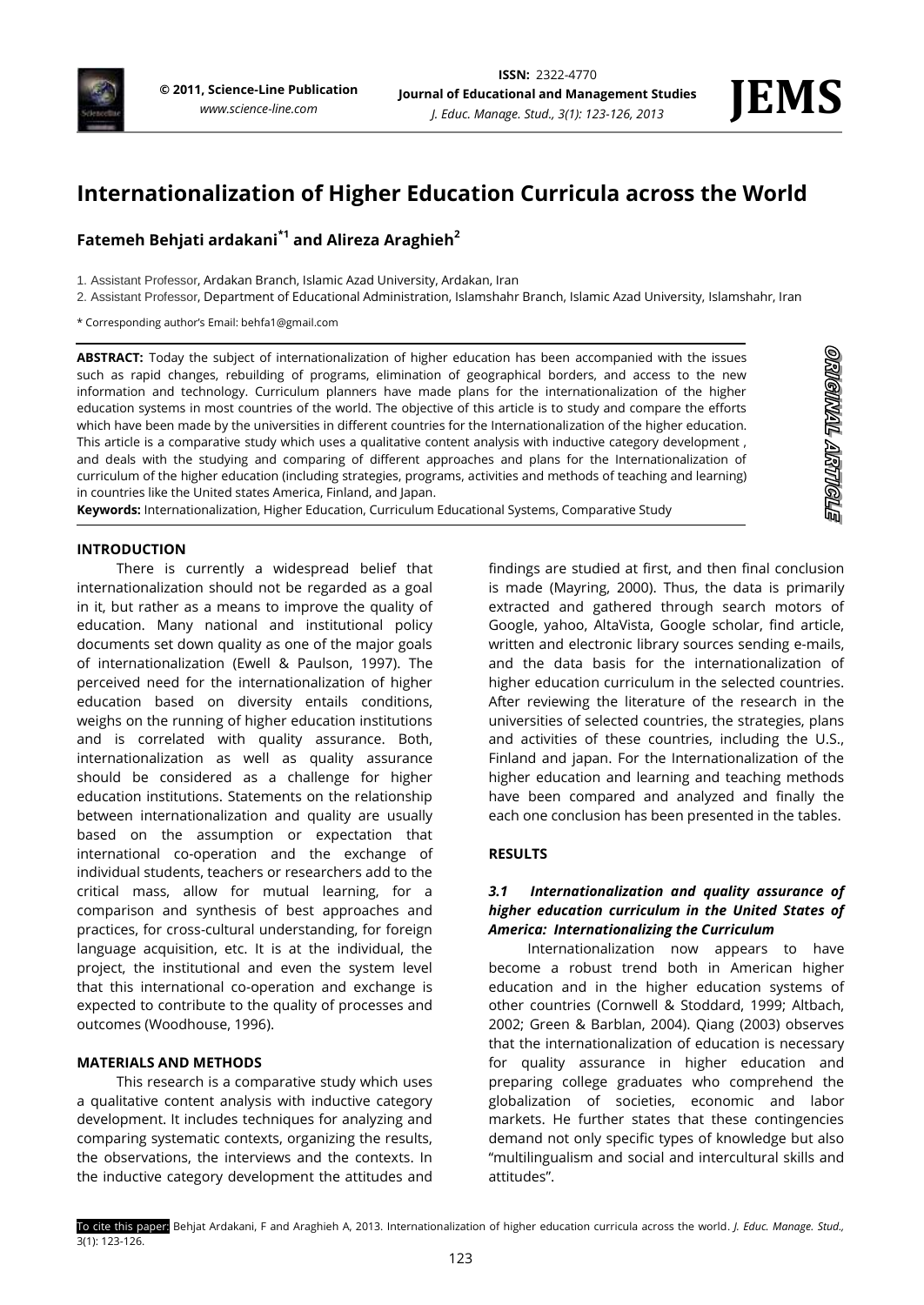Internationalizing the curriculum appeared to present a feasible and logical first step toward internationalization in American higher education, one that would conceivably impact student learning for the largest number of students (Green et al., 2003).

Among all the elements of an internationalized campus, the curriculum stands out as the key part of any internationalization effort if all students are to experience international learning in colleges (Siaya et al., 2003). Internationalization of the curriculum is indeed the 'heart of the matter.' It is the principal mechanism that institutions can use to shape student learning and, ideally, to provide a series of mutually reinforcing learning opportunities. Such opportunities will allow students to develop a nuanced understanding of the place that their own cultures and assumptions occupy in the larger global context. Internationalizing the curriculum is a complex task, requiring attention to general education, the major and pedagogy.

#### *3.2. Internationalization of higher education curriculum in universities Finland: International interaction*

The internationalization of education became a central goal of educational policy in Finland, mainly at the end of the 1980s. This was of course affected by the changes that occurred in Finland's international position at that time, in particular its involvement in the European integration process. Participation in the integration process called for a great upsurge in international activity throughout the educational system, and especially in higher education. This was the result of rapid, large-scale changes in the need for expertise because the opening of Finland's rather closed society and economy to international cooperation and competition required a profound transformation of established practices (Ministry of education 2001).

High international quality and increased efficiency are the main goals set out for universities and polytechnics in documents on educational policy. International interaction is seen as an essential factor for the quality of education. Higher education should also provide those who complete degrees with the ability to work on the international labor market. Higher education in Finland is extensive and diverse, and the network covers the entire country. The extent of the network is adequate to ensure regional development and equality (Kwiek, 2001).

Kappler (2008) states " international activities at the University of Helsinki are manifested especially through international cooperation in research; researcher, teacher and student exchanges; the widespread use of English as language of instruction; publishing in international journals and series; and the wide-ranging linguistic abilities of both teachers and students, along with their active participation in international co-operation projects. The mission of the University of Helsinki is defined by law: "The University is charged with promoting independent academic research and scientific knowledge, providing the highest quality instruction based on research, and educating young people to serve their country and humankind."

### *3-3 The internationalization of curriculum in Japan universities: passing from traditional internationalization*

The internationalization of curriculum in Japan's universities has been defined as a process of planning and performing the programs with beyond-nationality approach (Hung, 2007). The internationalization of curriculum in Japan's universities includes all kinds of curriculums which are prepared for the local and foreign students. New forms of internationalization of curriculum in Japan's universities include flexible international programs, flexible international institutes and virtual courses (Takeda, 1999).

| <b>Strategy</b>                                                            | <b>Programs</b>                                                                                                                                                                                                                                                                                                                   | <b>Activity</b>                                                                                                                                                                                                 |
|----------------------------------------------------------------------------|-----------------------------------------------------------------------------------------------------------------------------------------------------------------------------------------------------------------------------------------------------------------------------------------------------------------------------------|-----------------------------------------------------------------------------------------------------------------------------------------------------------------------------------------------------------------|
|                                                                            | Creation of new courses focusing on<br>internationalization                                                                                                                                                                                                                                                                       | Incorporate international learning<br>into the general education<br>curriculum                                                                                                                                  |
| Improving student learning by<br>internationalization of the<br>curriculum | • Creation of honors and independent study<br>courses<br>• Recruitment of international faculty<br>• Universal student reading list on international<br>themes<br>• Adoption of textbooks with international content<br>• Development and implementation of<br>international modules to be incorporated<br>Into existing courses. | . Infuse the disciplines with<br>international perspectives and content<br>• Use comparative educational<br>approaches<br>• Discuss international issues in<br>courses and through interdisciplinary<br>studies |

**Table 1:** internationalization and quality assurance of higher education curriculum in the United States of America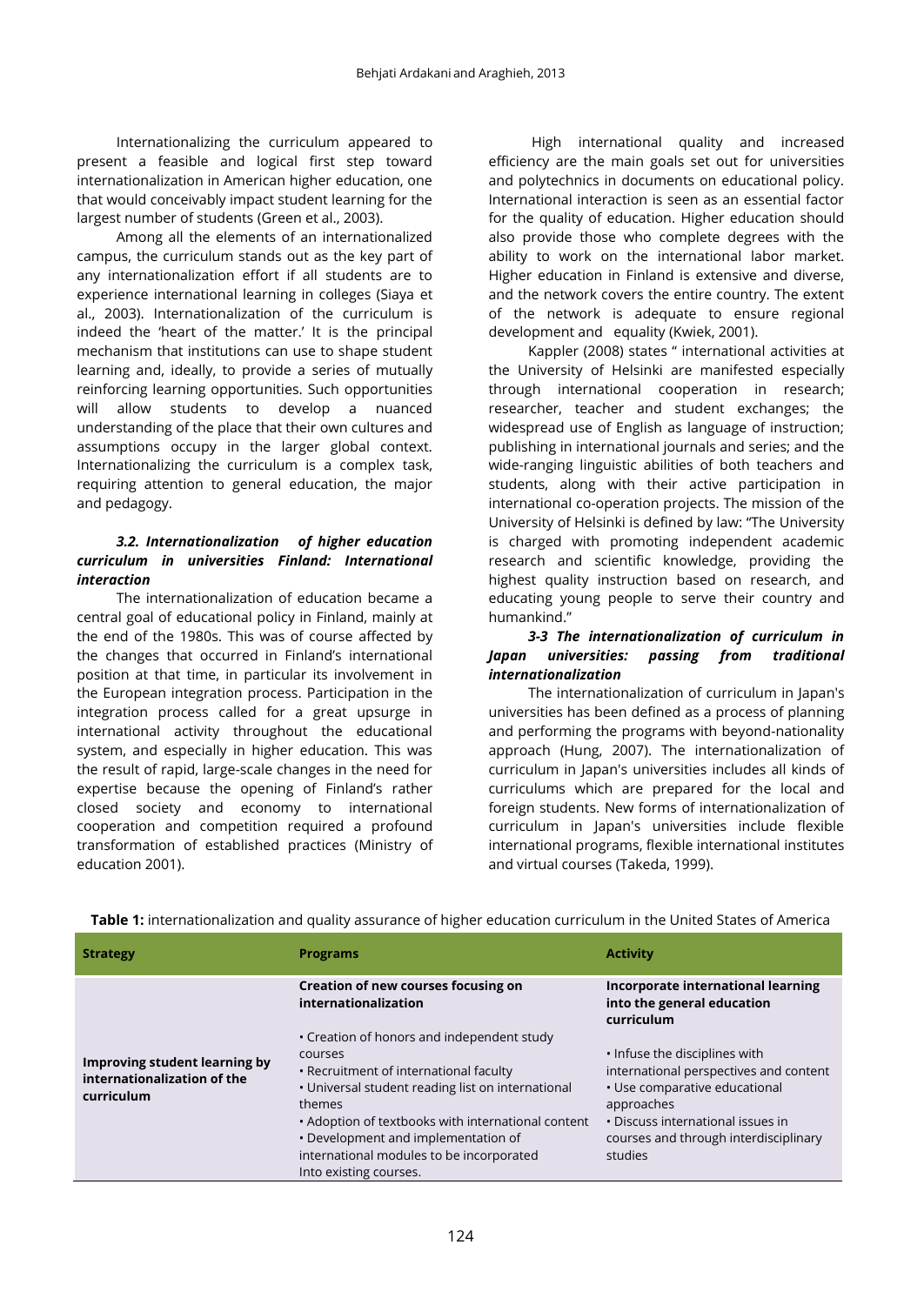| <b>Strategy</b>           | Program                                                                                                                                                                                                                                                                                                                                                                                     | <b>Activities</b>                                                                                                                                                                                                       |
|---------------------------|---------------------------------------------------------------------------------------------------------------------------------------------------------------------------------------------------------------------------------------------------------------------------------------------------------------------------------------------------------------------------------------------|-------------------------------------------------------------------------------------------------------------------------------------------------------------------------------------------------------------------------|
| International interaction | Promote high quality research and education of<br>researchers.<br>• Develop teaching and its assessment.<br>• Promote international activities through enhancement<br>of interaction and by<br>Taking advantage of international research funds.<br>Increase interdisciplinary co-operation in research and<br>teaching.<br>• Promote the university's impact on the external<br>community. | Student exchange<br>Trainee exchanges<br>Teacher exchange<br>Awarding double degree<br>Postgraduate and research<br>cooperation<br>Quality<br>Degree structure<br>Instruction in foreign languages,<br>teaching Finnish |

**Table 2:** Internationalization and quality assurance of higher education curriculum in Finland





#### **DISCUSSION**

The Comparison of the strategies in the four countries of the US, Finland and Japan indicates that the most important strategy in these countries is the internationalization of the curriculum and learning, and supplementing international content to the existing curriculums and the geographical movement of teachers and students in exchange plans is less considered. Most of these countries also focus on their own native. Local and national curriculums in order to develop them throughout the world.

An internationalized curriculum can be practical and performable when there is a possibility of expression and planning of various cultures in it. While respecting the rights and values of the nations, it makes the students ready for the global market, encourages active citizens of the world to take part in the international scenes, and promotes effective communicative skills, and ability of problem solving, and the philosophical spirit which is required to make multi cultural harmony. Educationally, it's justifiable that the university doesn't prepare student for life, job, and business in the international tasks. However, it's more important that the university provides a means for the students to gain international literacy.

#### **REFERENCES**

Altbach, P.G. (2002). Perspectives on internationalizing higher education. Center for International Higher Education at Boston College, spring 2002. Retrieved January 1, 2007, from [http://www.bc.edu/bc\\_org/avp/soe/newsletter/N](http://www.bc.edu/bc_org/avp/soe/newsletter/News27/) [ews27/t](http://www.bc.edu/bc_org/avp/soe/newsletter/News27/)ext004.htm

American Association of Community Colleges & Association of Community College Trustees. (2006). Building the global community: Joint statement on the role of community colleges in international education. Retrieved January 15, 2007,

fro[mhttp://www.aacc.nche.edu/Content/Navigati](http://www.aacc.nche.edu/Content/NavigationMenu/ResourceCenter/Services/) [onMenu/ResourceCenter/Services/I](http://www.aacc.nche.edu/Content/NavigationMenu/ResourceCenter/Services/)nternational/ AACCACCT\_Joint\_Statement.pdf

- EWELL, P.T., WELLMAN, J.V. and PAULSON, K. (1997), "Refashioning Accountability: Towards a Coordinated System of Quality Assurance for Higher Education", Education Commission of the States.
- Green, M., & Barblan, A. (2004). Higher education in a pluralist world: A transatlantic view [Electronic version]. Retrieved January 2, 2007 fromhttp://www.acenet.edu/bookstore/pdf/2004 Transatlantic\_Pluralist.pdf
- Green, M.F., & Olson, C. (2003). Internationalizing the campus: A user's guide. Washington, D.C.: American Council on Education.
- Hayward, F.M., & Siaya, L.M. (2001). Public experience, attitudes, and knowledge: A report on two national surveys about international education [Electronic version].Retrieved January 2, 2007, from